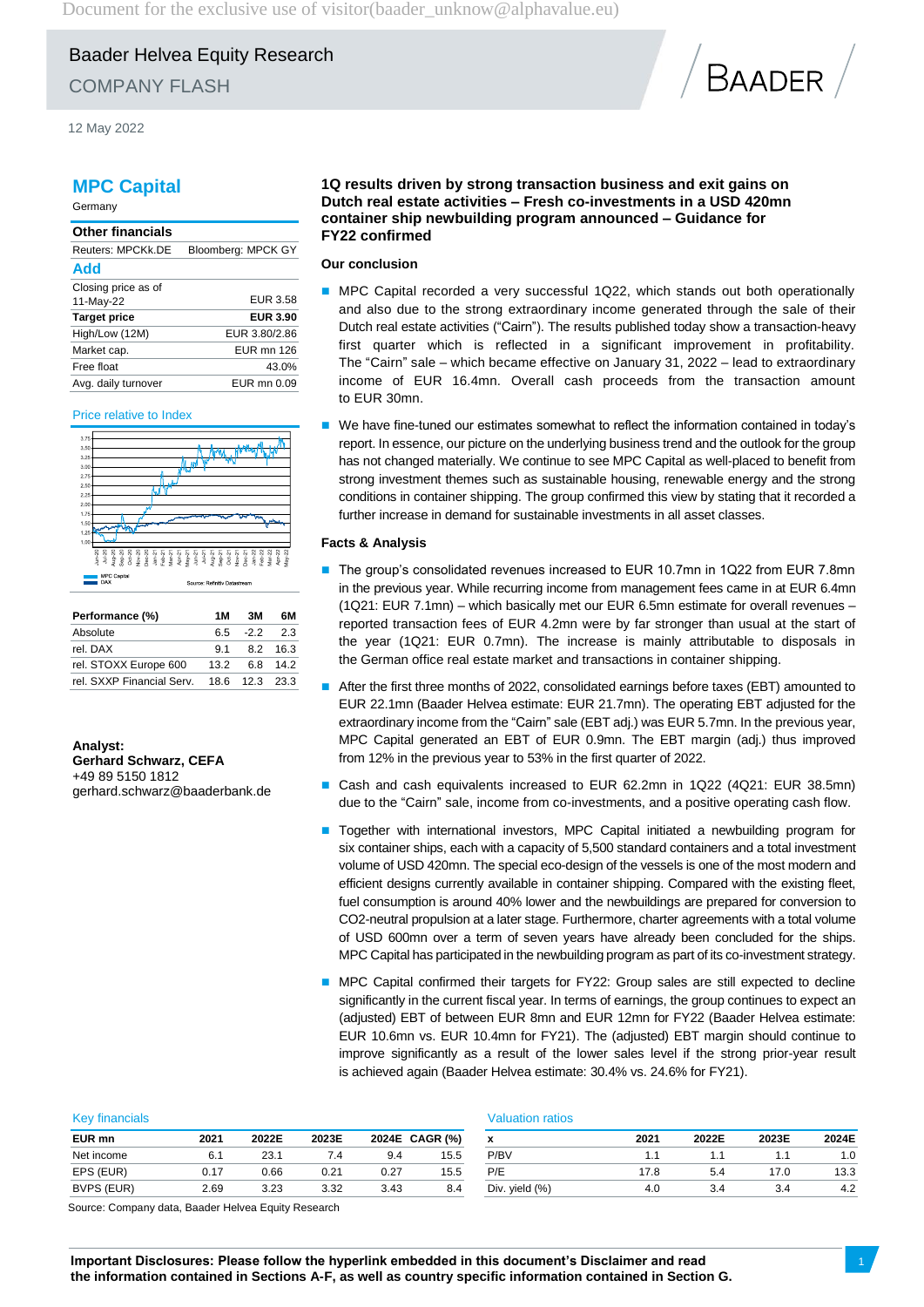COMPANY FLASH



# **MPC Capital**

## **Key data**

| FY 31 Dec.<br>Share data                         | 2019                     | 2020                          | 2021                     | 2022E                                                | 2023E                    | 2024E                    |
|--------------------------------------------------|--------------------------|-------------------------------|--------------------------|------------------------------------------------------|--------------------------|--------------------------|
| EPS (EUR)                                        | $-0.07$                  | $-0.03$                       | 0.17                     | 0.66                                                 | 0.21                     | 0.27                     |
| Cash EPS (EUR)                                   | 0.00                     | 0.04                          | 0.23                     | 0.71                                                 | 0.27                     | 0.32                     |
| Dividend (EUR)                                   | 0.00                     | 0.00                          | 0.12                     | 0.12                                                 | 0.12                     | 0.15                     |
| Book value per share (EUR)                       | 2.70                     | 2.67                          | 2.69                     | 3.23                                                 | 3.32                     | 3.43                     |
| Tangible book value per share (EUR)              | 2.51                     | 2.55                          | 2.61                     | 3.19                                                 | 3.33                     | 3.49                     |
|                                                  |                          |                               |                          |                                                      |                          |                          |
| Average no. of shares (mn)                       | 33.5                     | 33.5                          | 35.2                     | 35.2                                                 | 35.2                     | 35.2                     |
| Average share price (EUR)                        | 1.94                     | 1.45                          | 3.02                     | 3.58                                                 | 3.58                     | 3.58                     |
| Average market cap. (EUR mn)                     | 65.0                     | 48.4                          | 106.4                    | 126.2                                                | 126.2                    | 126.2                    |
| Valuation                                        | $\sim$                   | $\overline{a}$                | 17.8                     | 5.4                                                  | 17.0                     | 13.3                     |
| P/E(x)<br>Cash P/E (x)                           |                          |                               | 17.8                     | 5.0                                                  | 13.3                     | 11.2                     |
| P/BV(x)                                          | 0.7                      | 0.5                           | 1.1                      | 1.1                                                  | 1.1                      | 1.0                      |
| P/TBV(x)                                         | 0.8                      | 0.6                           | 1.2                      | 1.1                                                  | 1.1                      | 1.0                      |
|                                                  |                          |                               |                          |                                                      |                          |                          |
| Yield (%)                                        | 0.0                      | 0.0                           | 4.0                      | 3.4                                                  | 3.4                      | 4.2                      |
| ROE (%)                                          | $-20.6$                  | $-0.9$                        | 6.6                      | 22.1                                                 | 6.4                      | 7.9                      |
| Key company data                                 |                          |                               |                          |                                                      |                          |                          |
| Revenue growth (%)                               | 0.0                      | 18.2                          | $-16.3$                  | $-17.6$                                              | 1.8                      | 7.0                      |
| Operating profit growth (%)                      | 0.0                      | $-147.3$                      | 673.3                    | $-23.6$                                              | 4.2                      | 23.0                     |
| Cost/Income ratio (%)                            | $-107.5$                 | $-97.0$                       | $-72.2$                  | $-74.2$                                              | $-73.6$                  | $-69.7$                  |
| Net profit growth (%)                            | 0.0                      | $-95.5$                       | $-812.2$                 | 280.7                                                | $-68.0$                  | 26.6                     |
| Net profit margin (%)                            | $-44.3$                  | $-1.7$                        | 14.4                     | 66.3                                                 | 20.8                     | 24.7                     |
| Payout ratio (%)                                 | 0.0                      | 0.0                           | 69.7                     | 18.3                                                 | 57.2                     | 56.5                     |
| CET1 ratio (%)                                   | 0.0                      | 0.0                           | 0.0                      | 0.0                                                  | 0.0                      | 0.0                      |
| Leverage ratio (%)                               | 0.0                      | 0.0                           | 0.0                      | 0.0                                                  | 0.0                      | 0.0                      |
| Income statement (EUR mn)                        |                          |                               |                          |                                                      |                          |                          |
| Net interest income                              | 2.1                      | 1.3                           | 0.8                      | 1.8                                                  | 2.2                      | 2.6                      |
| Credit loss expense                              |                          |                               |                          |                                                      |                          |                          |
| Commissions & fees income                        | 42.7                     | 50.5                          | 42.3                     | 34.8                                                 | 35.5                     | 38.0                     |
| Trading income                                   | $-15.5$                  | $-1.6$                        | $-2.1$                   | $-0.3$                                               | $-0.3$                   | $-0.3$                   |
| Other income                                     | 12.5                     | 9.9                           | 16.4                     | 13.1                                                 | 13.8                     | 14.5                     |
| <b>Total income</b>                              | 42.7                     | 50.5                          | 42.3                     | 34.8                                                 | 35.5                     | 38.0                     |
| Personnel expenses                               | $-28.6$                  | $-26.3$                       | $-21.9$                  | $-18.0$                                              | $-18.5$                  | $-18.9$                  |
| General expenses                                 | $-28.1$                  | $-30.2$                       | $-23.0$                  | $-19.0$                                              | $-19.4$                  | $-20.0$                  |
| Depreciation                                     | $-1.8$                   | $-2.3$                        | $-2.0$                   | $-2.0$                                               | $-2.0$                   | $-2.0$                   |
| Goodwill and intangibles                         | $\sim$                   | ÷,                            | $\overline{a}$           | $\overline{\phantom{a}}$                             | $\overline{\phantom{a}}$ | ÷,                       |
| <b>Total expenditure</b>                         | $-45.9$                  | -49.0                         | -30.5                    | $-25.9$                                              | $-26.1$                  | $-26.5$                  |
| <b>Total operating profit</b>                    | $-3.2$                   | 1.5                           | 11.7                     | 9.0                                                  | 9.3                      | 11.5                     |
| Other items                                      | 0.0                      | 0.0                           | 0.0                      | 16.4                                                 | 0.0                      | 0.0                      |
| Taxation                                         | $-2.0$                   | $-1.4$                        | $-3.2$                   | $-3.2$                                               | $-3.4$                   | $-4.1$                   |
| Minority interests                               | $-0.3$                   | $-0.7$                        | $-1.1$                   | $-0.7$                                               | $-0.5$                   | $-0.3$                   |
| Net income                                       | $-18.9$                  | $-0.9$                        | 6.1                      | 23.1                                                 | 7.4                      | 9.4                      |
| Cash net income                                  | $-18.9$                  | $-0.9$                        | 6.1                      | 23.1                                                 | 7.4                      | 9.4                      |
| <b>Balance sheet (EUR mn)</b>                    | $\overline{\phantom{a}}$ |                               | $\blacksquare$           |                                                      |                          | $\overline{\phantom{a}}$ |
| Loans<br>Trading portfolio                       | $\overline{\phantom{a}}$ | ٠<br>$\overline{\phantom{a}}$ |                          | $\overline{\phantom{a}}$<br>$\overline{\phantom{a}}$ | $\overline{\phantom{a}}$ | $\blacksquare$           |
| Investment portfolio                             |                          |                               | $\overline{\phantom{a}}$ |                                                      | $\blacksquare$           |                          |
|                                                  | 75                       | 67                            | 56                       | 58                                                   | 58                       | 68                       |
| Goodwill & Intangibles                           | 6                        | 4                             | 3                        | $\mathbf{1}$                                         | 0                        | $-2$                     |
| Other                                            | 59                       | 55                            | 75                       | 95                                                   | 101                      | 110                      |
| <b>Total assets</b>                              | 140                      | 127                           | 135                      | 154                                                  | 159                      | 176                      |
| Deposits                                         | $\overline{\phantom{a}}$ | $\blacksquare$                | $\blacksquare$           | $\blacksquare$                                       | $\blacksquare$           | $\overline{\phantom{a}}$ |
| Other liabilities                                | 41                       | 30                            | 34                       | 33                                                   | 35                       | 48                       |
| Minority interests                               | 8                        | $\overline{7}$                | 6                        | 6                                                    | $\overline{7}$           | $\overline{7}$           |
| Shareholders' equity                             | 90                       | 89                            | 95                       | 114                                                  | 117                      | 121                      |
| <b>Total liabilities</b><br>Risk weighted assets | 140<br>÷,                | 127<br>÷,                     | 135<br>$\overline{a}$    | 154<br>$\overline{\phantom{a}}$                      | 159<br>L.                | 176<br>$\mathbb{Z}^2$    |
|                                                  |                          |                               |                          |                                                      |                          |                          |

Source: Company data, Baader Helvea Equity Research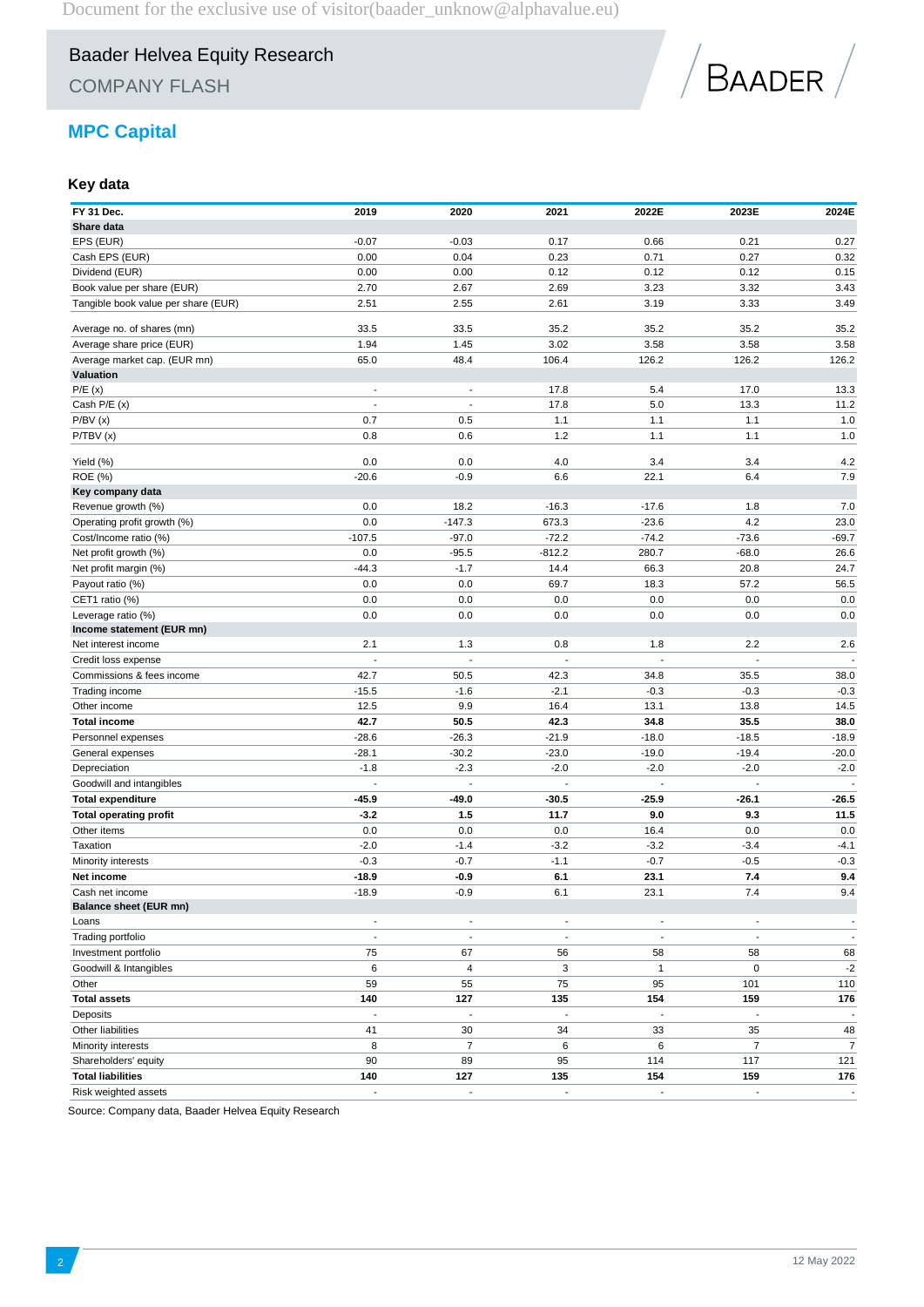Baader Helvea Equity Research COMPANY FLASH



# **MPC Capital**

## **Disclaimer**

**Baader Bank AG, Weihenstephaner Strasse 4, 85716 Unterschleissheim, Germany Baader Helvea AG, Talstrasse 9, 8001 Zurich, Switzerland Baader Helvea Limited, 5 Royal Exchange Buildings, London EC3V 3NL, United Kingdom**

Baader Bank AG is the parent company of Baader Helvea AG and/or Baader Helvea Limited. Baader Bank AG, Baader Helvea AG and Baader Helvea Limited are collectively referred to as **"Baader Helvea Group Europe Companies"** below, and each of them is referred to separately as a **"Baader Helvea Group Europe Company".** Baader Bank AG and its subsidiaries and affiliates, including Baader Helvea AG and Baader Helvea Limited, are collectively referred to below as the **"Group Companies"**.

The information set forth in this document has been diligently compiled by Baader Bank AG and is partially based on publicly available sources and data supplied by third parties (including data supplied by AlphaValue S.A., a cooperation partner of Baader Bank AG) believed to be reliable. Baader Bank AG does not warrant the accuracy or completeness of such information.

All estimates and opinions included herein represent the independent judgment of the analyst(s) named in the Research Document as of the date of publication of this Research Document.

This Research Document was completed at 04:51 PM (CEST) on 12-05-2022.

The relevant Baader Helvea Group Europe Company reserves the right to modify the views expressed herein at any time without notice and the right not to update this information and to discontinue coverage of the company that is the subject of this Research Document without notice. No representation or warranty, express or implied, is made as to the accuracy, completeness or fairness of the information and opinions contained in this document. Neither the Group Companies, any of their authorized representatives or employees nor any other person accepts any liability whatsoever for any loss arising from any use of this Research Document or its contents or otherwise arising in connection therewith.

Please note the information on the preparation of this document, the important notice, the advice regarding possible conflicts of interests, and the mandatory information required by Art. 20 of the Regulation (EU) No 596/2014 of 16 April 2014 and the Commission Delegated Regulation (EU) 2016/958 of 9 March 2016 and pursuant to Art. 34, 36 and 37 of the Commission Delegated Regulation (EU) No 2017/565 of 25 April 2016 and other applicable rules under [http://www.baaderbank.de/disclaimer\\_research.html.](http://www.baaderbank.de/disclaimer_research.html)

Baader Bank AG is a stock corporation (*Aktiengesellschaft*) organized under the laws of the Federal Republic of Germany with its principal place of business in Unterschleissheim. It is registered with the District Court (*Amtsgericht*) in Munich under No. HRB 121537 and supervised by the German Financial Supervisory Authority (*Bundesanstalt für Finanzdienstleistungsaufsicht* – *BaFin*), Marie-Curie-Strasse 24-28, 60439 Frankfurt am Main and Graurheindorfer Strasse 108, 53117 Bonn. The value added tax identification number of Baader Bank AG is DE 114123893.

A list of all of our Research Documents on any financial instrument or issuer that were disseminated during the preceding 12-month period is available to our clients under [http://www.baaderbank.de/disclaimer\\_research.html.](http://www.baaderbank.de/disclaimer_research.html)

Research Documents with recommendation changes (rating or target price) published in the twelve months prior to the publication of this Research Document covering the same financial instruments or issuers.

**Company Date Rating Currency Target price Closing price as of Analyst**